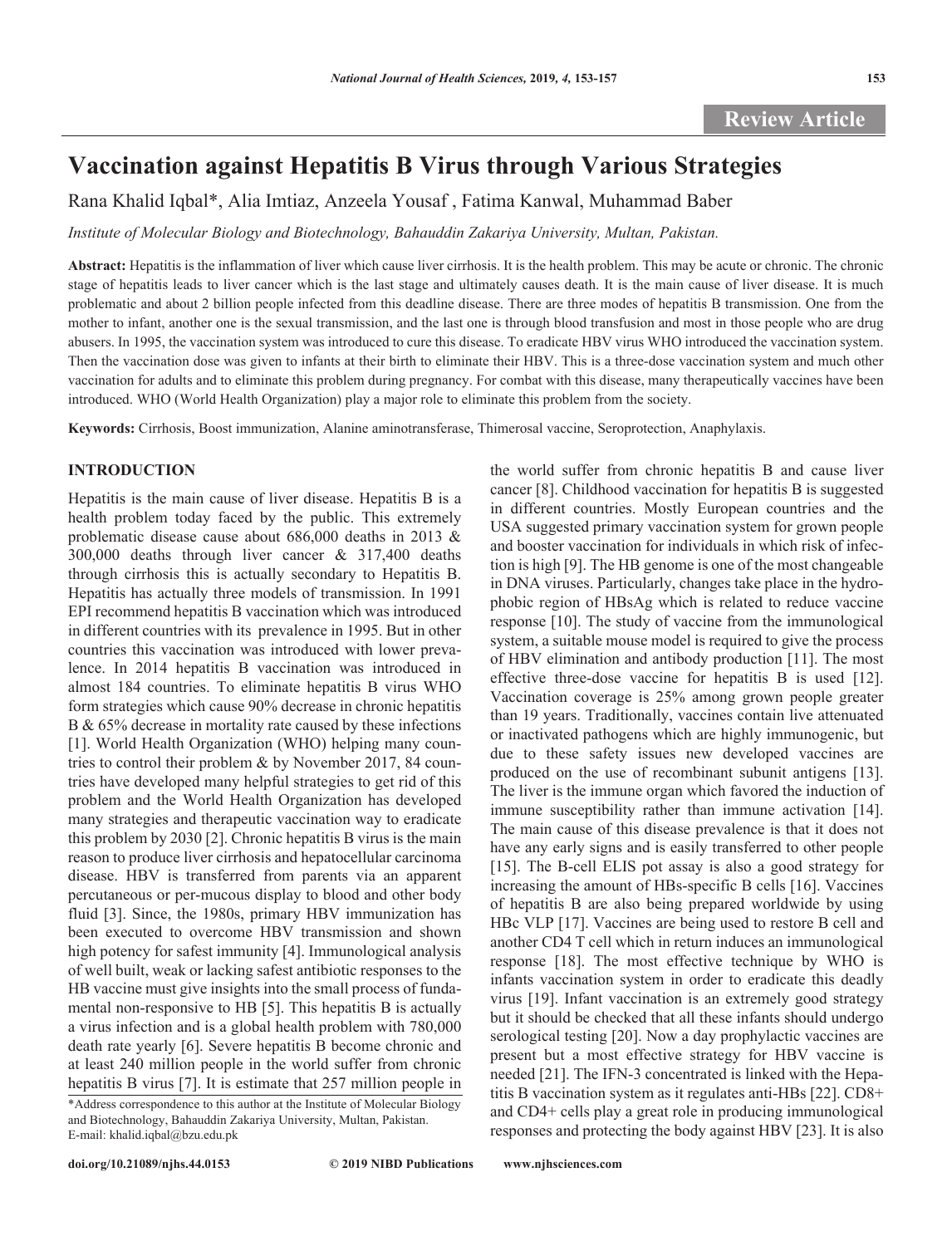noted that a double dose of three dose vaccination system in infants are most effective [24]. Hepatitis B exhibits those routes which are interlinked for other diseases such as HIV so the HIV patients also have HBV [25]. The WHO (World Health Organization) recommends the three-dose vaccination system in infants in order to eradicate this disease [26]. The World Health Organization (WHO) suggested screening all high alerted group of HBV in order to avoid infection [27]. People who are obese, diabetic, older (greater than 50 years) have less effective immunological responses for vaccines [28]. HBV is such a deadliest virus that it can easily lead to liver cancer. So the vaccination system is the key to eradicate hepatitis B virus [29].

## **VACCINATION TO CONTROL HEPATITIS B**

World Health Organization (WHO) introduced the vaccination system to control and prevent Hepatitis B [2].

## **VACCINATION FOR NEWBORN**

Within the 24 hours of the birth of the newborn the vaccination dose must be given in order to prevent Hepatitis B. If the vaccination dose is given within 6-12 month after birth then this dose will be most effective against Hepatitis B. For reduction and prevention from chronic hepatitis B virus this strategy should be follow. The vaccination dose should be given in three intervals. This should be given at 6, 10 & 14 weeks of life to prevent HBV. Those East African countries who worked and applied practically this strategy have found great results and they introduced this vaccination in their daily national infant's immunization program. So the vaccination program at the birth will be the most effective to prevent HB [30].

### **IMPACT OF VACCINATION IN NEWBORN**

The survey was programmed within 1990-2008. The program in the Gambia within 1986-1990. They deliver vaccine at birth and the result was that HBV prevalence reduced from 8% to 14.6% within 6 months to 9-year-old children and there is less than 2% prevalence among 1-5-year-old children. Nigeria also has reduced prevalence because they have given vaccination doses to newborns [30].

## **IMPACT OF HBV IN COUNTRIES WHICH DOES NOT INTRODUCE A BIRTH DOSE**

Countries such as Senegal, Ghana, Cameroon & Tanzania do not introduce the birth dose; have a much higher prevalence [30].

## **CATCH UP VACCINATION**

Those people who do not receive vaccination dose at their birth to prevent from HBV then they should be vaccinated through different years with their age [1].

#### **VACCINATION FOR ADULTS**

The risk of HBV increase by using infected tools, by cut  $\&$ injury of skin, drug injection or dealing with blood or blood products and reuse of HBV infected syringes. The rate of getting HBV in adults is relatively less than the newborns. The vaccination program has been more difficult to be applied to adults which are at risk, they should vaccinate before they get infected [1].

## **PROGRESS IN THE VACCINE**

Prevention from HBV 3 dose vaccination system in newborn is most effective which cover  $82\%$  prevention  $\&$  is near to 90% from HBV and we will control this HBV by 2030 [2].

## **PERCENTAGE OF HBV PREVALENCE**

The World Health Organization (WHO) has divided countries into three classes which depend on the prevalence of seven HBV. First one is lower class which is less than 2%, the intermediate is between 2-8% and the higher one is above 8%. Here the life is at risk and there is more than 60% of HBV prevalence in these countries. All needed is the vaccine for HBV [31].

## **HBV VACCINES**

Firstly plasma-derived vaccines are used which are composed of pure 22nm HBs Ag inactivated through urea, pepsin, formaldehyde, and heat were given in 1982. Then yeast derived HB recombinant vaccines were used in the mid-1980s. They are actually developed by cloning. Also, yeast-derived but free from them serosal vaccines are entirely available. Then the third generation HB vaccine composed of the pre-S region is more immunogenic but these are today not entirely available. The combination of vaccines was also used and available. The HepB3 vaccines which have actually 3 doses are more effective [31].

## **IMPROVEMENT IN THE EFFICACY OF THE HB VACCINE**

Multiple attempts have been done for the betterment of HB vaccine because of the presence of non-responders this is an obstacle. People who do not respond to three injections in the first series are actually being prescribed to do a second 3-dose series and as a result, approximately 50% of individuals are anti-HBs responders. Hemodialysis is a procedure by which patient condition can be improved with double dose vaccination [31].

## **PROBLEMS IN HB VACCINES**

It decrease slowly after 40 years and also reduce antibody response within body. By this 10% of people show poor results [31].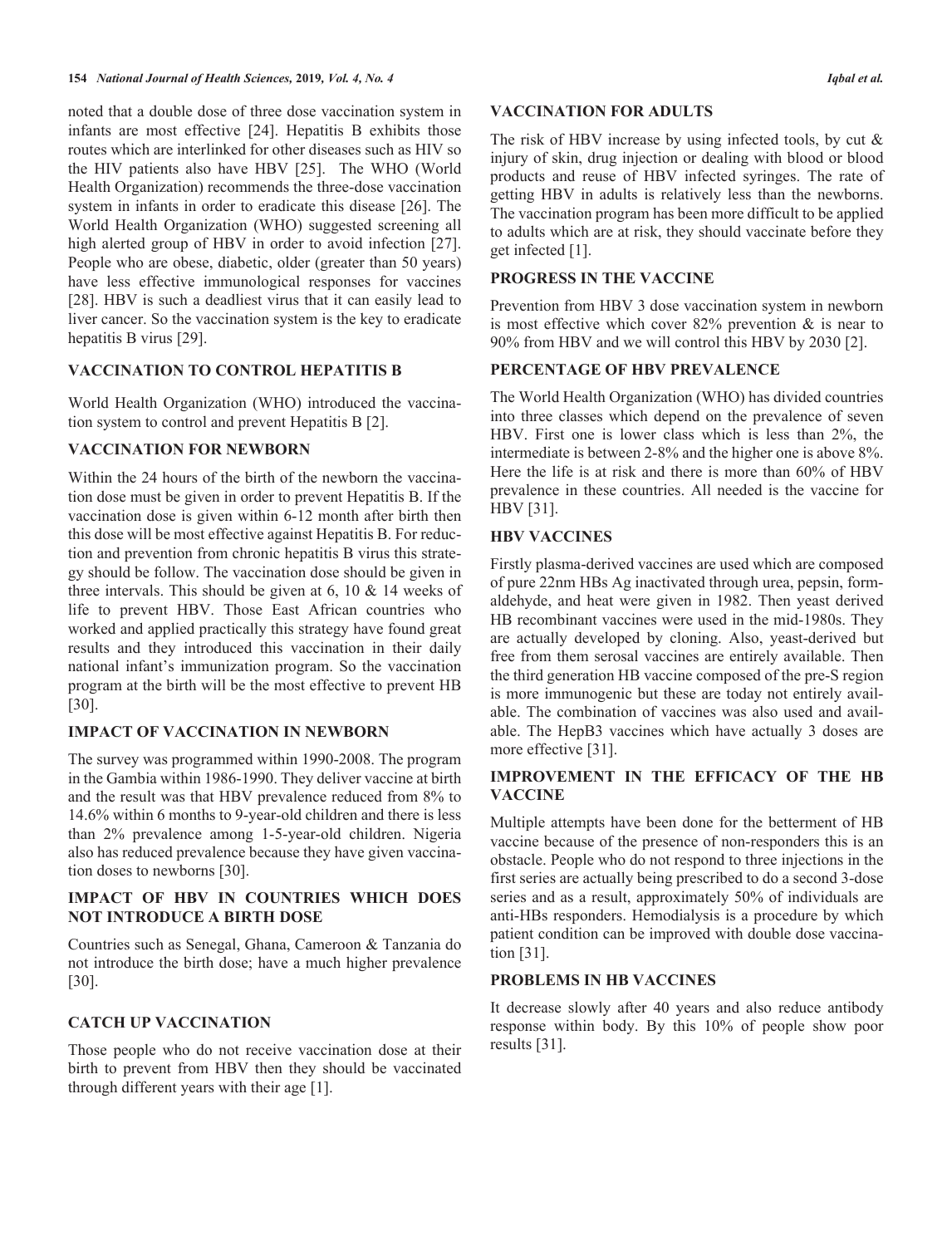#### **INTRADERMAL VACCINATION**

The intradermal vaccination system is actually more superior to the HB vaccination system. Intradermal vaccines are technically complex. Intradermal vaccination initiates anti-HBs responses in 94% of subjects. Intradermal vaccines show better results than others in health workers, dialysis patients, HIV infected patients & patients with celiac disease [31].

#### **HEPATITIS B IMMUNOGLOBULIN**

Hepatitis B immunoglobulin (HBIG) can defend the body until vaccination susceptibility is maintained. It provides defense system and also produces temporary anti-HBs which defense the body for 3-6 months. HBIG products are used that contain no preservations these are provided only for single use. These products are licensed that is Hepatitis B. These HBIG are formed from the plasma of blood that is rich in anti-HBs and the plasma is taken from the donor.

## **VACCINE-INDUCED SEROPROTECTION**

If the anti-HBs are present in the body then they show immunity against Hepatitis B infection. People who have an anti-HBs level greater than 10IU/mL for 1-2 months and also have complete vaccine series are termed as vaccine-induced or seroprotected respondents. This vaccine induced / seroprotected responders are termed as the surrogate of the clinical defense mechanism.

### **VACCINE SAFETY**

Vaccination for Hepatitis B in adverse event are site injecting reaction, minimal mild systematic reaction and the mild systematic reaction which involves pain (3-29%), erythema (3%), swelling (3%), fever (1-6%) & headache (3%). The anaphylaxis in the HBV vaccine acceptor is 1.1 among per million vaccination dosage and the Institute of medicine (Institute of Medicine is the premier medical institution of Nepal) proposed that there is some relationship between the Hepatitis B vaccine and anaphylaxis in people who were yeast susceptible but the evidence was not enough to check whether there is or not a relationship. The most reported adverse events were nausea (8%) and fever, headache (7%) in the single antigen Hepatitis B vaccination system.

## **REVACCINATION**

In the revaccination system, a dose was given termed as "booster dose" which is given to people to induce a rapid defensive immunity in people suffering from HBV infection and this dose is given after the primary dose of vaccination. People whose vaccinations systems have been completed after one year of birth then they have anti-HBs level less than 10lU/mL. After 18 years, single dose of vaccination system has been given to that people who results in less than 10lU/mL in 60-75% tests.

## **TARGETS AND FUTURE ASPECTS IN HEPATITIS B VACCINATION**

World Health Organization proposed five areas in which by hard work and through strategies, we can eliminate HBV by 2030. These areas are used for treatment of HBV, blood transfusion prevention, transmission of HBV from mother to infant, hepatitis B vaccination, and harm disease. By working on these we can eliminate HBV by 2030. Mother to infant transmission has been avoided and according to the recent update, 4-6% of the newborn with birth vaccine dose has been achieved. In 2015, 3 dose vaccination is used to eliminate HBV at least 82% from the body but according to new updates we achieve 87% which is much near to 90% and by using these 3 dose vaccination system we will eliminate HBV from body in 2030. Blood and syringes safety is much needed and is the main target to resolve the prevalence of HBV is much higher in those people who are drug addicts and inject drugs. The main target is to diagnose 90% of HBV cases which are just diagnosed 11%, GHSS detect HBV cases 90% by 2030. According to a recent report, the HBV treatment system is much lower. According to the Global Hepatitis report 2015, 1.7 million people of HBV undergo treatment. The main achievements are to cure 90% of HBV patients to eliminate Hepatitis by 2030 [2].

#### **CONCLUSION**

The major goal is to eliminate this deadly problem by 2030. 3-dose vaccination system must be given to infants in order to control this disease and other therapeutic and novel vaccination system must be applied to eradicate this problem worldwide. Vaccination is the only tool to control and eliminate this problem and it will also then decrease the mortality rate and reduce human distress. The World Health Organization is providing advanced strategies to eliminate this problem by 2030.

## **CONFLICT OF INTEREST**

Declared none.

#### **ACKNOWLEDGEMENTS**

Declared none.

#### **REFERENCES**

- [1] Nelson NP, Easterbrook PJ, McMahon BJ. Epidemiology of hepatitis B virus infection and impact of vaccination on disease. Clin Liver Dis 2016; 20(4): 607-28. DOI: 10.1016/j.cld.2016.06.006
- [2] Diarra B, Yonli AT, Ouattara AK, *et al*. World hepatitis day in Burkina Faso, 2017: Seroprevalence and vaccination against hepatitis B virus to achieve the 2030 elimination goal. Virol J 2018; 15(1): 1-6. DOI: 10.1186/s12985-018-1032-5
- [3] Sintusek P, Posuwan N, Wanawongsawad P, Jitraruch S, Poovorawan Y, Chongsrisawat V. High prevalence of hepati-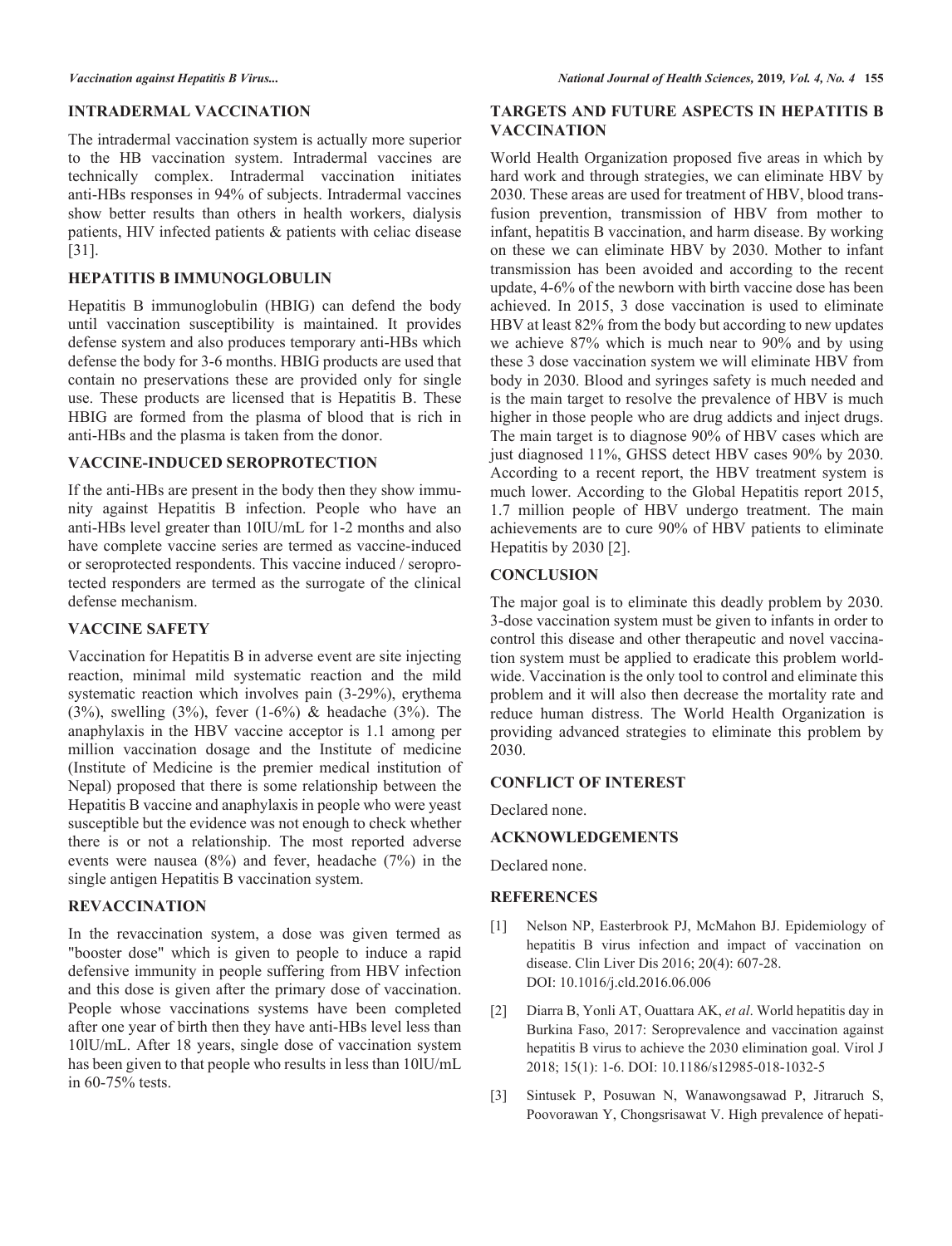#### **156** *National Journal of Health Sciences,* **2019***, Vol. 4, No. 4 Iqbal et al.*

tis B-antibody loss and a case report of *de novo* hepatitis B virus infection in a child after living-donor liver transplantation. World J Gastroenterol 2018; 24(6): 752-62. DOI: 10.3748/wjg.v24.i6.752

- [4] Xu X, Li Y, Liang Y, *et al*. MiR-18a and miR-17 are positively correlated with circulating PD-1 + ICOS + follicular helper T cells after hepatitis B vaccination in a Chinese population. BMC Immunol 2018; 19: 25. DOI: 10.1186/s12865-018-0263-y
- [5] Cao MZ, Wu YH, Wen SM, *et al*. Mitogen-activated protein kinase eight polymorphisms are associated with immune responsiveness to HBV vaccinations in infants of HBsAg  $(+)/$ HBeAg ( − ) mothers. BMC Infect Dis 2018; 18: 274. DOI: 10.1186/s12879-018-3166-x
- [6] Bröker K, Terzenbach R, Bentzien F, Lüth S, Dammermann W. Complement factors C3a and C5a mimick a proinflammatory microenvironment and increase HBV IGRA sensitivity. J Transl Med 2019; 17: 6. DOI: 10.1186/s12967-018-1752-8
- [7] Tang AS, Lyu J, Wang S, He Q, Pong P, Harris AM. Disparities in hepatitis b virus infection and immunity among New York city Asian American patients 1997 to 2017. Am J Public Health 2018; 108: 327-35. DOI: 10.2105/AJPH.2018.304504
- [8] Weinberger B, Haks MC, Paus RA De, Ottenhoff THM, Weinberger B. Impaired immune response to primary but not to booster vaccination against hepatitis B in older adults. Front Immunol 2018; 9: 1035. DOI: 10.3389/fimmu.2018.01035
- [9] Cremer J, Heiningen F Van, Veldhuijzen IK, Benthem BHB Van, Benschop KSM. Genetic variation of hepatitis B surface antigen among acute and chronic hepatitis B virus infections in The Netherlands. J Med Virol 2018; 90(10): 1576-85. DOI: 10.1002/jmv.25232
- [10] Journal AI, Dewangan HK, Pandey T, Singh S. Nanovaccine for immunotherapy and reduced hepatitis-B virus in humanized model. Artif Cells Nanomed Biotechnol 2018; 46(8): 2033-42.
- [11] Bento D, Jesus S, Lebre F, Gonçalves T, Borges O. Chitosan plus compound 48 / 80: Formulation and preliminary evaluation as a hepatitis b vaccine adjuvant. Pharmaceutics 2019; 11(2). pii: E72. doi: 10.3390/pharmaceutics11020072 DOI: 10.3390/pharmaceutics11020072
- [12] Chahal HS, Peters MG, Harris AM, Mccabe D, Volberding P, Kahn JG. Cost-effectiveness of Hepatitis B virus infection screening and treatment or vaccination in 6 high-risk populations in the United States. Open Forum Infect Dis 2018; 6(1): ofy353. doi: 10.1093/ofid/ofy353. DOI: 10.1093/ofid/ofy353
- [13] Zong L, Peng H, Sun C, *et al*. Breakdown of adaptive immunotolerance induces hepatocellular carcinoma in HBsAg-tg mice. Nat Commun 2019; 10(1): 221. DOI: 10.1038/s41467-018-08096-8
- [14] Khan T, Jung IH, Khan A, Zaman G. Classification and sensitivity analysis of the transmission dynamic of hepatitis B. Theor Biol Med Model 2017; 14(1): 1-17. DOI: 10.1186/s12976-017-0068-3
- [15] Tian C, Chen Y, Liu Y, *et al*. Use of ELISpot assay to study HBs-specific B cell responses in vaccinated and HBV infected humans. Emerg Microbes Infect 2018; 7(1): 1-3. DOI: 10.1038/s41426-018-0197-8
- [16] Ji M, Xie X, Liu D, *et al*. Hepatitis B core VLP-based mis-disordered tau vaccine elicits strong immune response and alleviates cognitive deficits and neuropathology progression in Tau. P301S mouse model of Alzheimer's disease and frontotemporal dementia. Alzheimers Res Ther 2018; 10(1): 55. DOI: 10.1186/s13195-018-0378-7
- [17] Zhu D, Liu L, Yang D, *et al*. Clearing persistent extracellular antigen of hepatitis b virus: An immunomodulatory strategy to reverse tolerance for an effective therapeutic vaccination. J Immunol 2016; 196(7): 3079-87. DOI: 10.4049/jimmunol.1502061
- [18] Whitford K, Liu B, Micallef J, *et al*. Long-term impact of infant immunization on hepatitis B prevalence: A systematic review and meta-analysis. Bull World Health Organ 2018; 96(7): 484-97. DOI: 10.2471/BLT.17.205153
- [19] Markey PG, White HA, Matthews AT, Strebor CR, Krause V. Prevention of perinatal hepatitis B virus transmission: Are we following guidelines? Commun Dis Intell Q Rep 2017; 41(3): E195-8.
- [20] Ma S, Chen X, Tan Q, *et al*. An engineered dc-targeting lentivector induces robust T cell responses and inhibits hbv replication in HBV transgenic mice via upregulating T cell autophagy. Cell Physiol Biochem 2018; 48(3): 1041-59. DOI: 10.1159/000491972
- [21] Grzegorzewska AE, Świderska MK, Mostowska A, Jagodziński PP. Circulating interferon-λ3, responsiveness to HBV vaccination, and HBV/HCV infections in haemodialysis patients. Biomed Res Int 2017; 2017: 3713025. DOI: 10.1155/2017/3713025
- [22] Dou Y, Van Montfoort N, Van Den Bosch A, *et al*. HBV-derived synthetic long peptide can boost CD4+and CD8+T-cell responses in chronic HBV patients *ex vivo*. J Infect Dis 2018; 217(5): 827-39. DOI: 10.1093/infdis/jix614
- [23] De Lima A, Kanis SL, Escher JC, Janneke Van Der Woude C. Hepatitis B vaccination effective in children exposed to anti-Tumour necrosis factor alpha in utero. J Crohn's Colitis 2018; 12(8): 948-53. DOI: 10.1093/ecco-jcc/jjy053
- [24] Chawansuntati K, Chaiklang K, Chaiwarith R, Praparattanapan J, Supparatpinyo K, Wipasa J. Hepatitis B vaccination induced TNF-α- and IL-2-producing T cell responses in